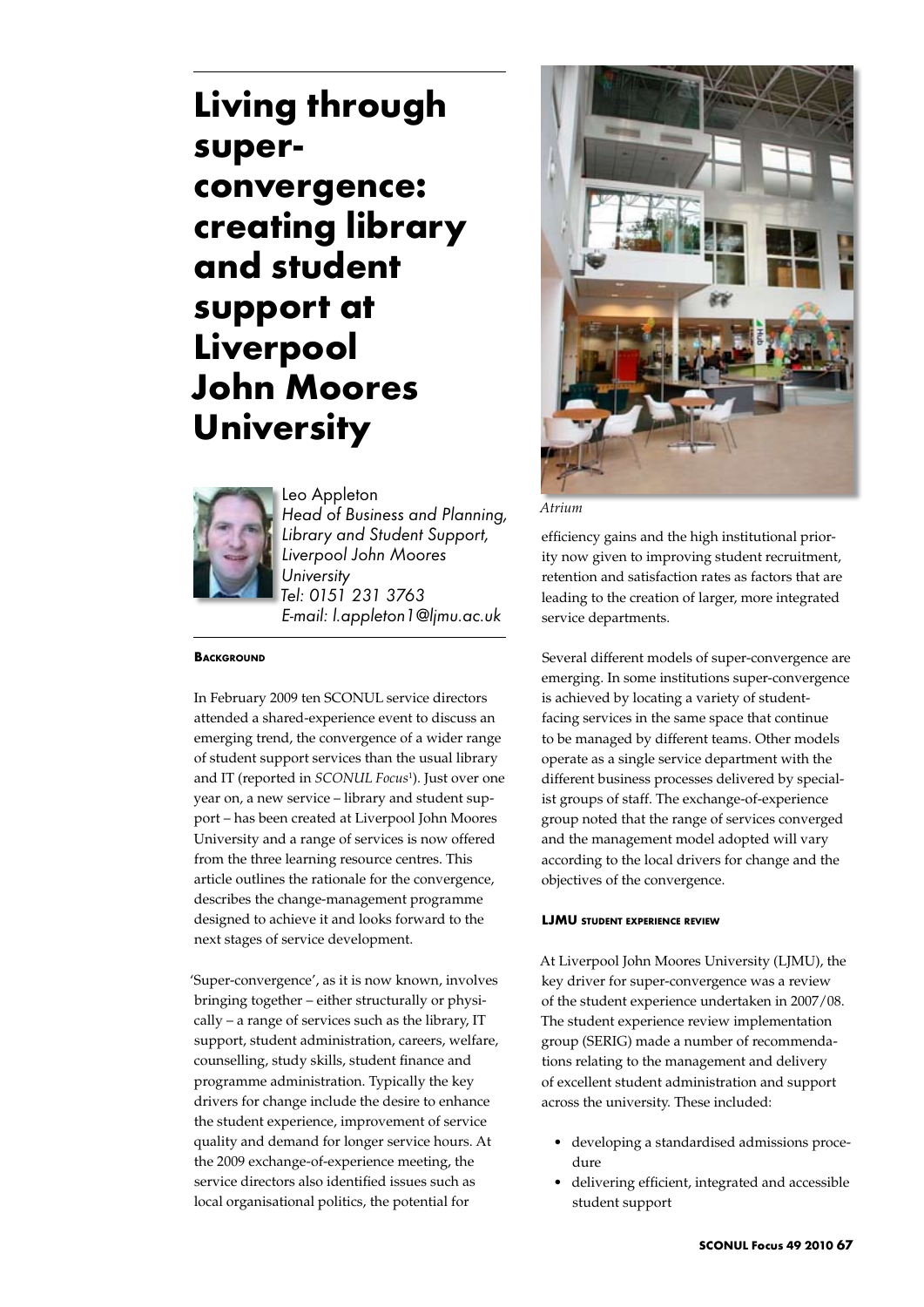- 24x7 access to resources
- • consistent administrative support across all programmes of study
- • consistent communications channels relating to student administration and support.

The main recommendation from the review group was that all student-facing services should be delivered from a single location in each of the university's three campuses. The existing learning resource centres (LRCs) were identified as the most appropriate spaces because they were conveniently located, very accessible and already providing student-facing services with long opening hours. At the end of the process it was agreed that the services to be delivered from the LRCs would be:

- library and IT services
- flexible learning
- research and learner support
- • student administration (enrolment, coursework submission)
- programme administration (enquiries, progression advice)
- • student finance (bursaries, student loan payments)
- • access to welfare, employability and careers services.

When the review outcomes were known, a number of previously planned refurbishment and building works in the LRCs were quickly amended to accommodate the new service requirements. The key development was the creation of a 'student zone' located on the ground floor of each LRC, providing seamless access to all the services offered in the buildings.

## **Organisational structure**

A major restructure was required to bring together the services that now operate from the student zones. Prior to the merger, three campus centres adjacent to the LRCs supported student enrolment, coursework submission, student finance, welfare and counselling. Programme-based administration was delivered from 23 school- and faculty-based offices. The review group recommended that all student administration and programme administration should be delivered from one service team and location, which became library and student support, delivered from the learning resource centres.

The objectives of the merger process were:



*Ground floor*

- • to create the new service responsible for library, IT support, student administration and programme support
- • to bring the services formerly offered by the campus centres into the LRCs
- to move the programme-administration processes and staff resources from the school and faculty offices into the LRCs
- to develop new ways of working and offer the other student-facing services (welfare, careers and employability) from the LRCs.

The director of library and student support, Maxine Melling, led the process to develop the management structure and key process areas:

- • student administration
- research and learner support
- • customer services
- business and planning
- staffing
- business and information systems.

The first stage was to appoint the senior management team in June 2009, define the service structure and develop the new service model (see Figure 1).



*Figure 1.*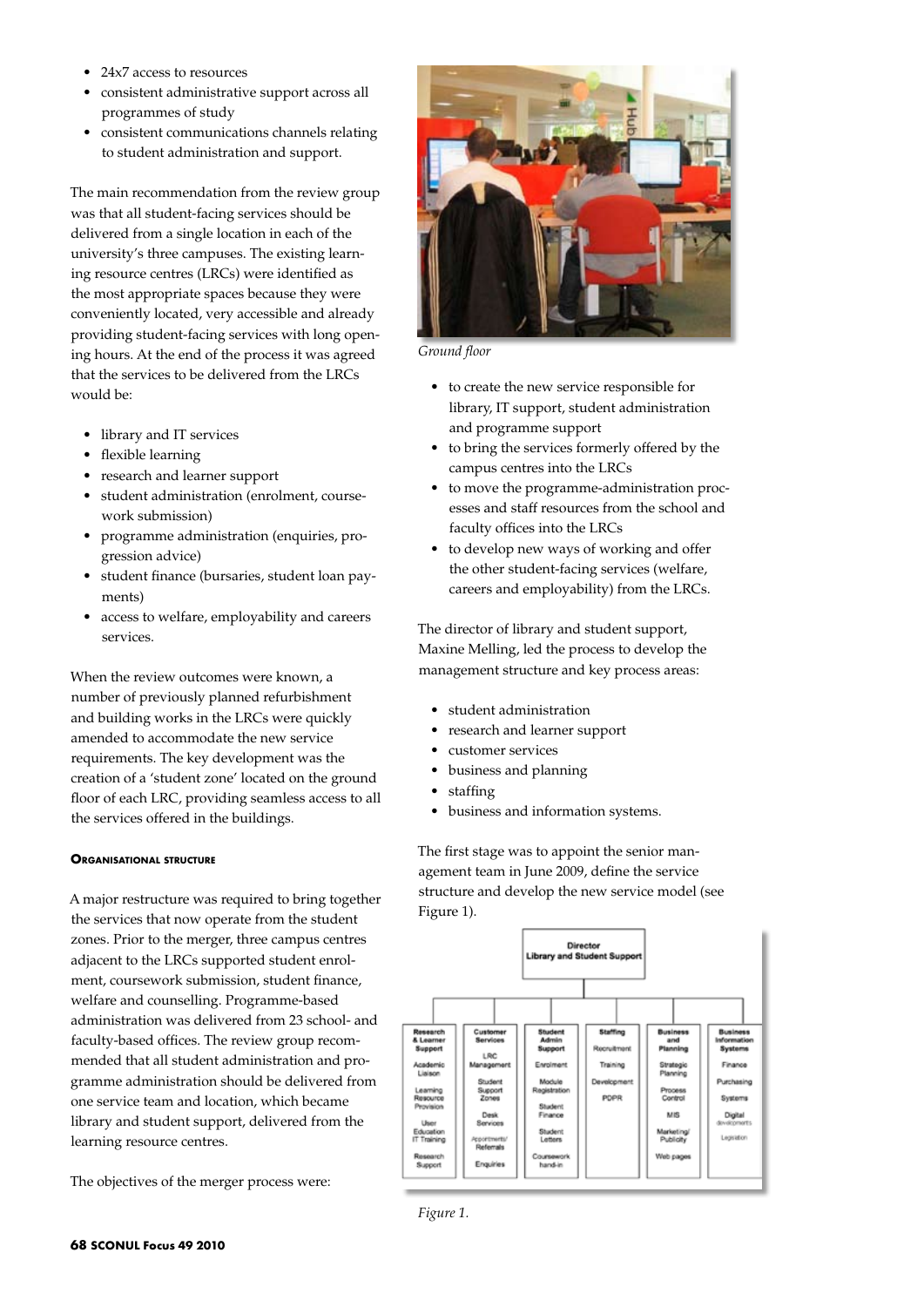

*Students*

#### **Service model**

The distinguishing feature of the model adopted at LJMU is the focus on customer services and the way they are delivered. The research and learner support and student administration teams manage the majority of the staff in L&SS, but they deliver their specialist services within a standardised and consistent customer-services environment. Physically this takes place in the student zones on the ground floor of each LRC. Each student zone has three service points: a hub for reception, general enquiries, library and IT support and booking appointments; a transaction desk for coursework submission, student administration and programme enquiries; and a finance office. These service points have been designed to restrict the space taken up by staff within each student zone, with the remainder of the LRC being given over to students and other clients for social learning, group study, individual study and access to resources. As well as the fixed service points, roving support is offered during core hours to ensure that students and other clients have quick and easy access to help and support.

#### **Change management**

Achieving the new organisational change and the new service model was extremely challenging. A structured change-management programme was developed as soon as the review outcomes were known in January 2009 and it is still taking place at the time of writing. This programme has been designed to assist staff to move from their original roles, locations and identities to the new service while retaining a certain degree of stability and team identity. Everyone involved in the process has experienced a great deal of organisational and cultural change and the university's staff-development team was brought in right at the start to help design the programme and provide ongoing support. The main elements of the programme are:

- *• Getting to know you* Introductory workshops in which staff from all the teams being converged were able to exchange experiences and develop an awareness of each others' areas of expertise
- *• Managing yourself through change* Workshops for all staff to understand the theory, practicalities and personal realisation of the change process
- *• Managing others through change* Workshops for all managers and supervisors to help envisage change from the perspective of their team members and support them through the process
- *• Customer service training* Refresher workshops for all front-facing staff to reinforce customer service standards
- *• Learning 2.0* Training for all staff in technology-enhanced learning to assist in making the transition into new 'multi-skilled' roles, offering enhanced levels of support to students
- *• Programme administration training* Sessions for all student administration staff delivering enhanced levels of student and programme administration to students
- *• Coaching and mentoring* For all staff in a supervisory position to enable them to mentor their staff teams, particularly with regards to the new service values and cultures
- *• Vision and values* A large-scale project in which all library and student support stakeholder groups have been consulted as to how the service should operate
- *• Rolling programmes* Ongoing training in IT skills and studentadministration processes.

For managers, one of the most encouraging aspects of the process was the willingness of the frontline staff to engage in it and contribute their ideas. During the 'Getting to know you' sessions when staff talked about the best aspects of their jobs there was very high commitment to improving the procedures for students. Staff from both the former library and student administration teams identified frustrations on occasions when